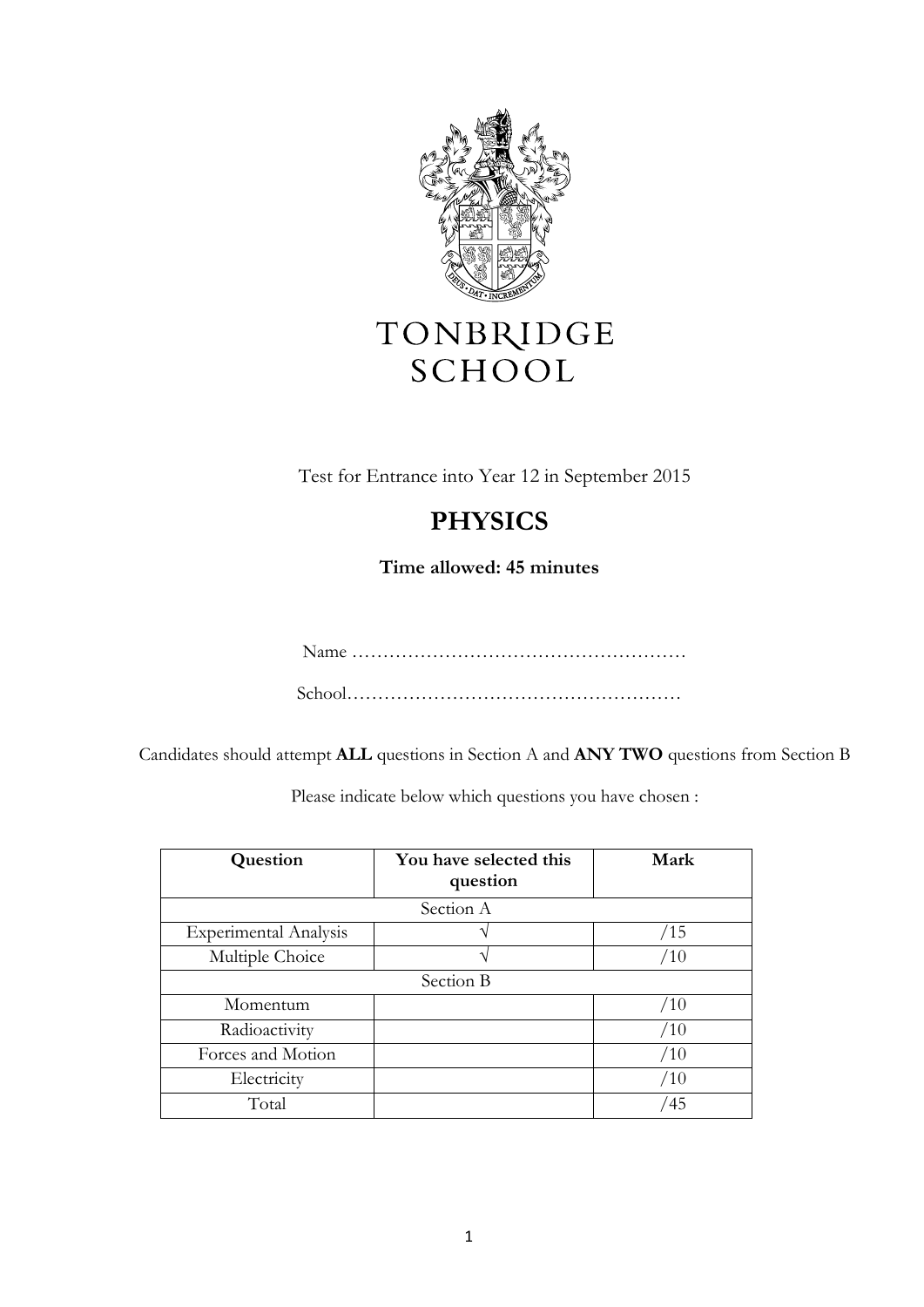You may find some of the following formulae helpful in the examination.

| Area of a circle $= \pi r^2$                   | $Q = I t$            |
|------------------------------------------------|----------------------|
| Force $=$ Pressure x area                      | $PE = m g h$         |
| $F \equiv m a$                                 | $P = I V$            |
| $g = 10$ Nkg <sup>-1</sup> or ms <sup>-2</sup> | $v = s \div t$       |
| $KE = \frac{1}{2}$ m $v^2$                     | $V = I R$            |
| $\Delta Q$ = m c $\Delta T$                    | $W = Fd$             |
| $P_1V_1 = P_2V_2$                              | $P_1/T_1 = constant$ |
| $p = mv$                                       |                      |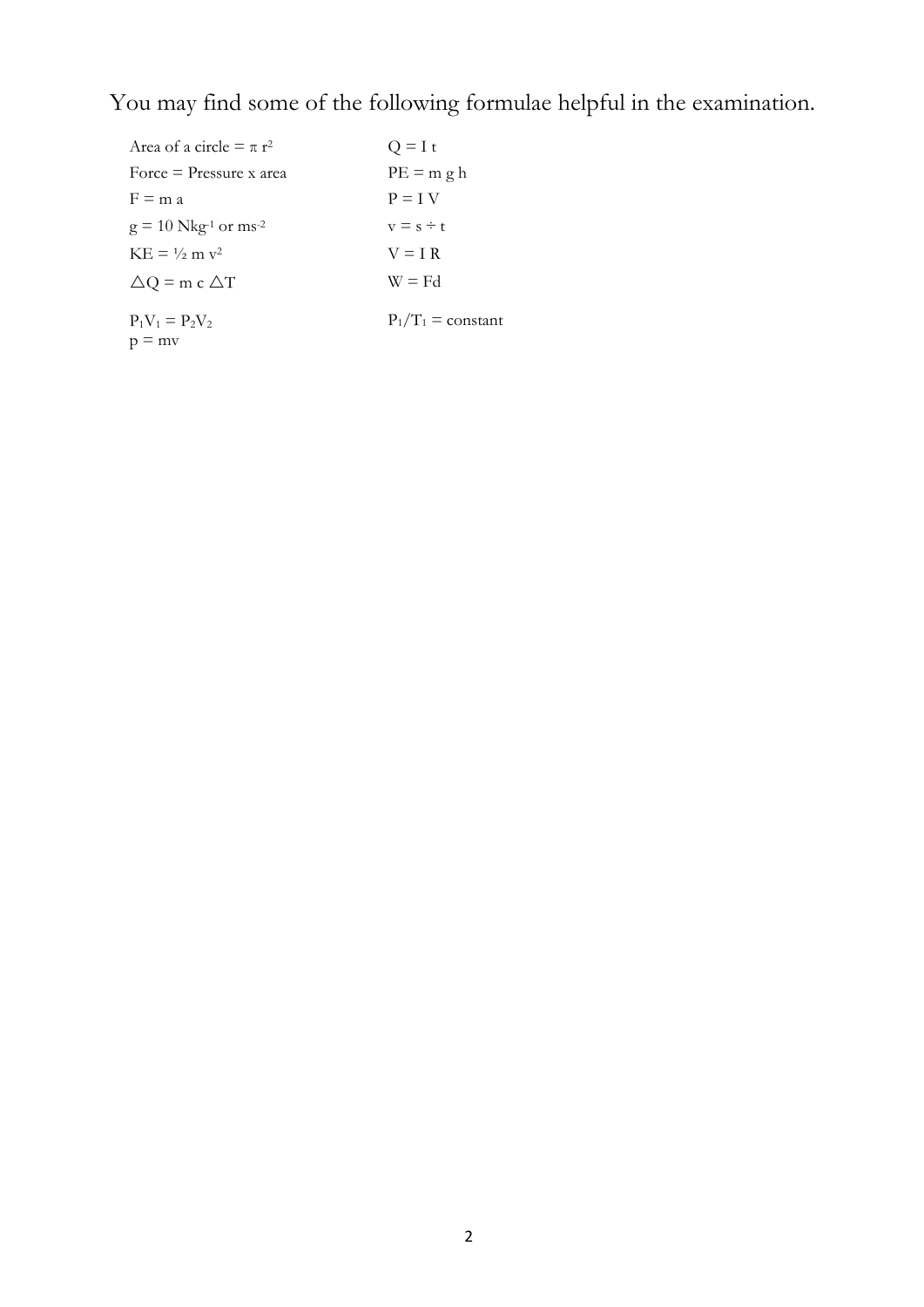## **Section A : Answer ALL questions in this section**

Analysis of an Experiment – no previous knowledge of this experiment is needed.

**Q1.**(a) A pendulum is a device that can be used for timing. Some clocks rely on the swing of a pendulum to keep time. The pendulum shown in the diagram below is suspended from point **Y** and swings from **A** to **B**, through the centre point **Z**.



Amplitude is the height of the wave from the midpoint (shown as Z above) and the amplitude can be taken to either point A or point B.

The displacement *x* of the pendulum bob was plotted against time as shown in the graph below.



By analysing the evidence in the graph, find the amplitude of the oscillation of the pendulum and the time period of the pendulum.

**…………………............................................................................................................................................ …………………............................................................................................................................................ …………………............................................................................................................................................ …………………........................................................................................................................................(3)**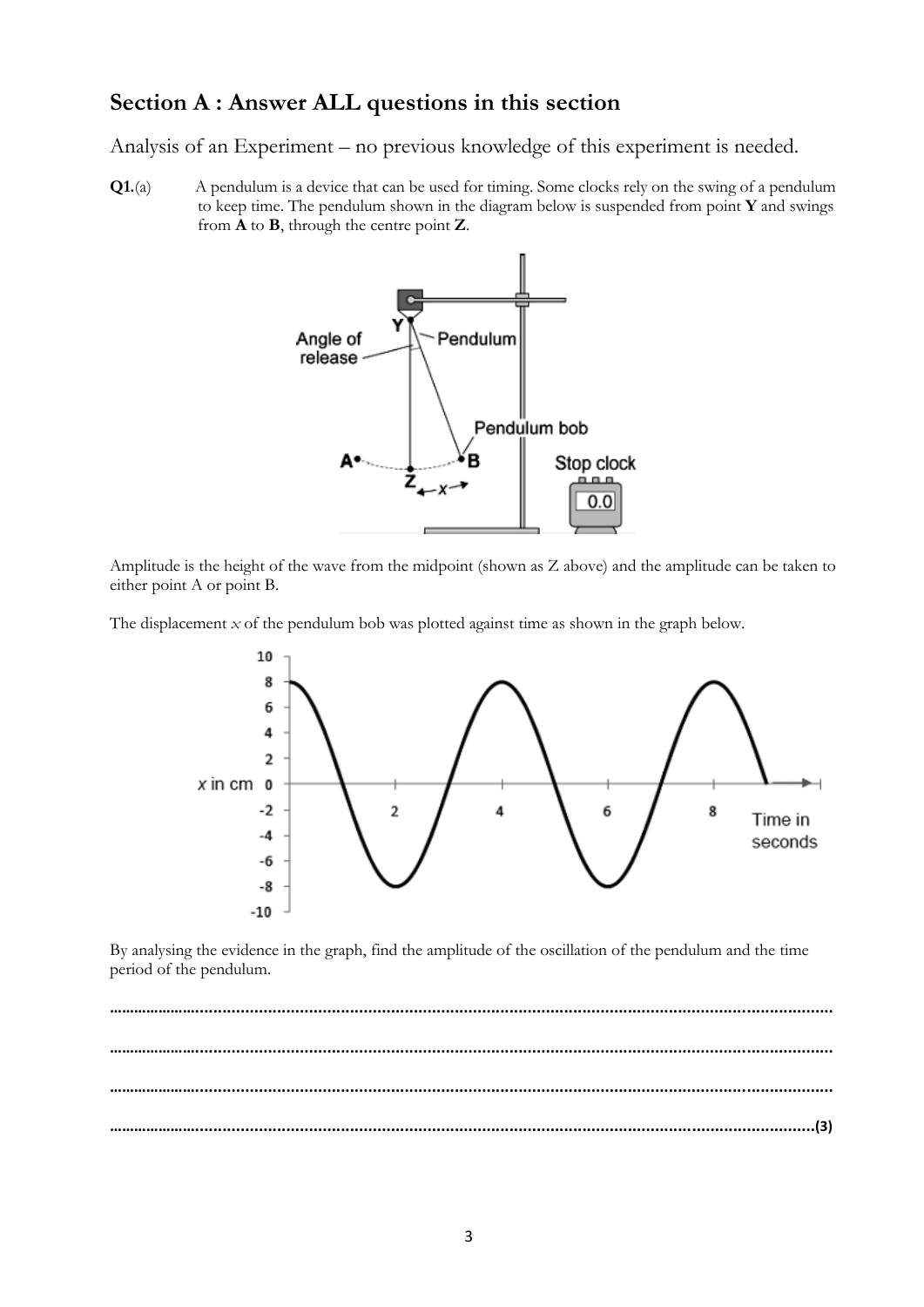(b) A student carried out an investigation to find out how the time period of the pendulum depends on the length of the pendulum.

During the investigation she kept the mass of the pendulum bob and the angle of release constant. Her data is recorded in Table 1.

|              | Table 1                         |                                  |                           |  |  |  |
|--------------|---------------------------------|----------------------------------|---------------------------|--|--|--|
|              | Length of pendulum<br>in metres | Time for 10 swings<br>in seconds | Time period<br>in seconds |  |  |  |
|              | 0.20                            | 9.2                              | 0.92                      |  |  |  |
| $\mathbf{2}$ | 0.40                            | 12.8                             | 1.2                       |  |  |  |
| 3            | 0.60                            | 15.0                             | 1.50                      |  |  |  |
| 4            | 0.80                            | 18.0                             | 1.80                      |  |  |  |
| 5            | 1.00                            | 20.0                             | 2.00                      |  |  |  |

Explain why the student timed ten swings, rather than just timing one swing, for each length of  $(i)$ pendulum.

Describe the steps that the student would take to obtain the data shown in Table 1.  $\overline{11}$ 

In your description, comment on the number of decimal places and significant figures the student has used in each column.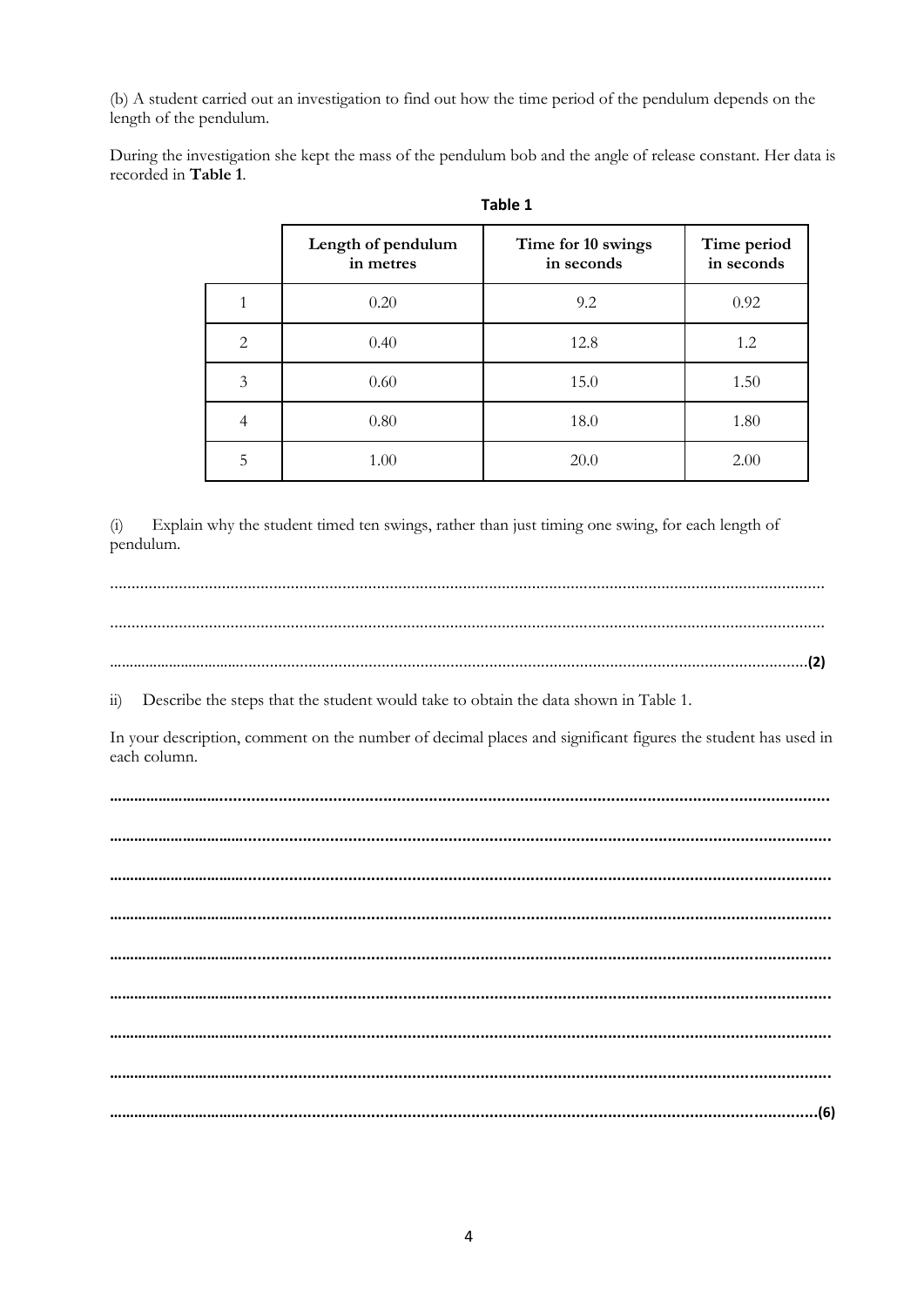(iii) The student also carried out two more pendulum investigations. During the second investigation she kept the length of the pendulum and the angle of release constant. The data for this investigation is recorded in **Table 2**.

|                | Mass of pendulum<br>bob in grams | Time for<br>10 swings in seconds | Time period<br>in seconds |
|----------------|----------------------------------|----------------------------------|---------------------------|
|                | 2.5                              | 20.0                             | 2.00                      |
| $\mathcal{D}$  | 5.0                              | 20.3                             | 2.03                      |
| 3              | 7.5                              | 20.1                             | 2.01                      |
| $\overline{4}$ | 10.0                             | 20.0                             | 2.00                      |
| 5              | 12.5                             | 20.2                             | 2.02                      |

| able |  |
|------|--|
|------|--|

During the third investigation she kept the length of the pendulum and the mass of the pendulum bob constant. The data for this investigation is recorded in **Table 3**.

|                | Angle of release<br>in degrees | Time for 10 swings<br>in seconds | Time period<br>in seconds |
|----------------|--------------------------------|----------------------------------|---------------------------|
|                | 2.                             | 20.4                             | 2.04                      |
| $\overline{2}$ |                                | 20.2                             | 2.02                      |
| 3              | O                              | 20.0                             | 2.00                      |
|                | 8                              | 20.3                             | 2.03                      |
| 5              | 10                             | 20.1                             | 2.01                      |

**Table 3**

What conclusions can be made from the data recorded in **Table 1**, **Table 2** and **Table 3**?

................................................................................................................................................................. ................................................................................................................................................................. ................................................................................................................................................................. ................................................................................................................................................................. .................................................................................................................................................................

**(2)**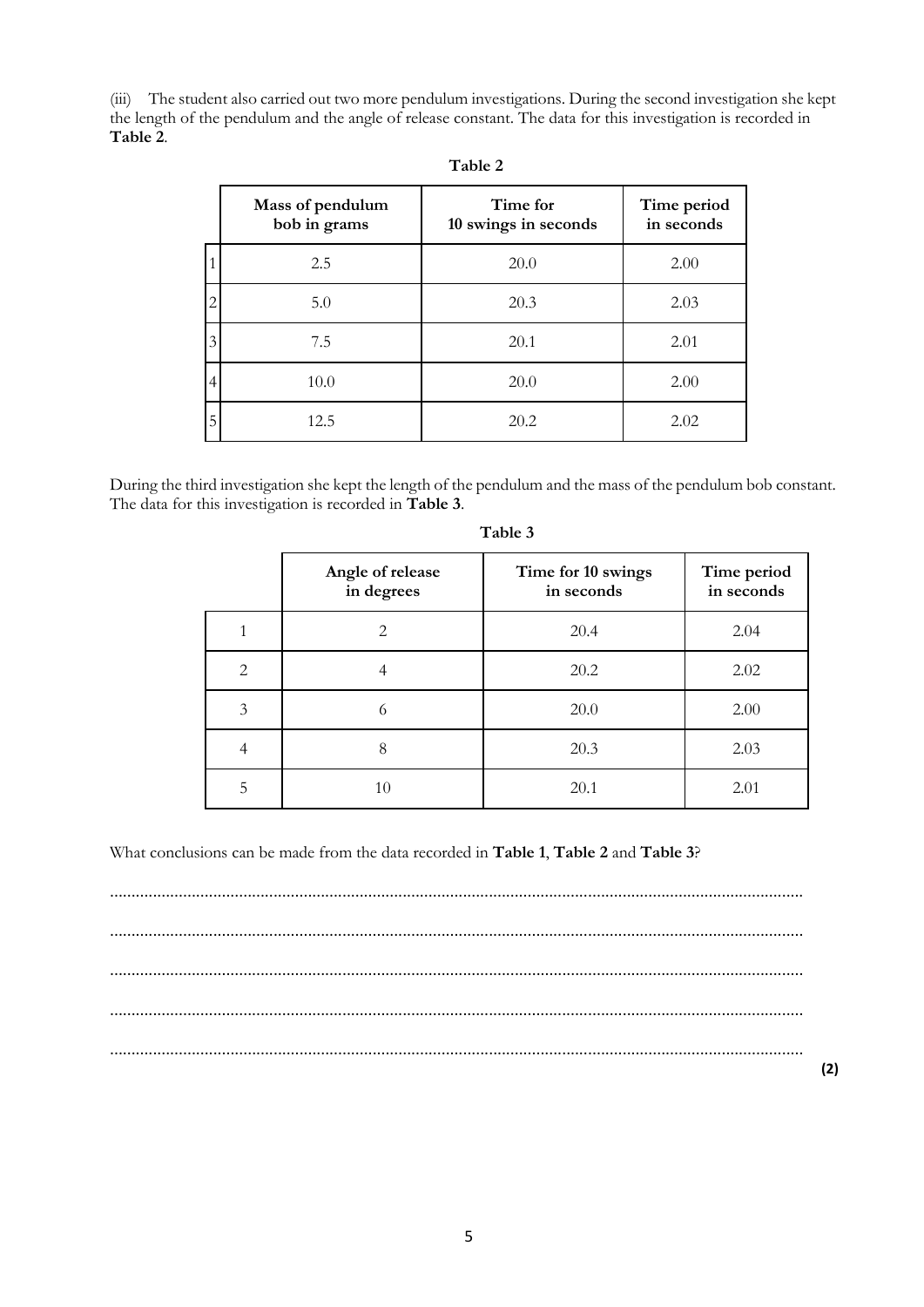The student replaced the pendulum bob with a light paper cone as shown in the diagram.  $(c)$ 



She plotted the displacement  $x$  of the pendulum bob against time as shown in the graph below.



The student concluded that the frequency of this pendulum decreased with time. Does the graph support her conclusion?

Explain the reason for your answer.

 $(2)$ (Total 15 marks)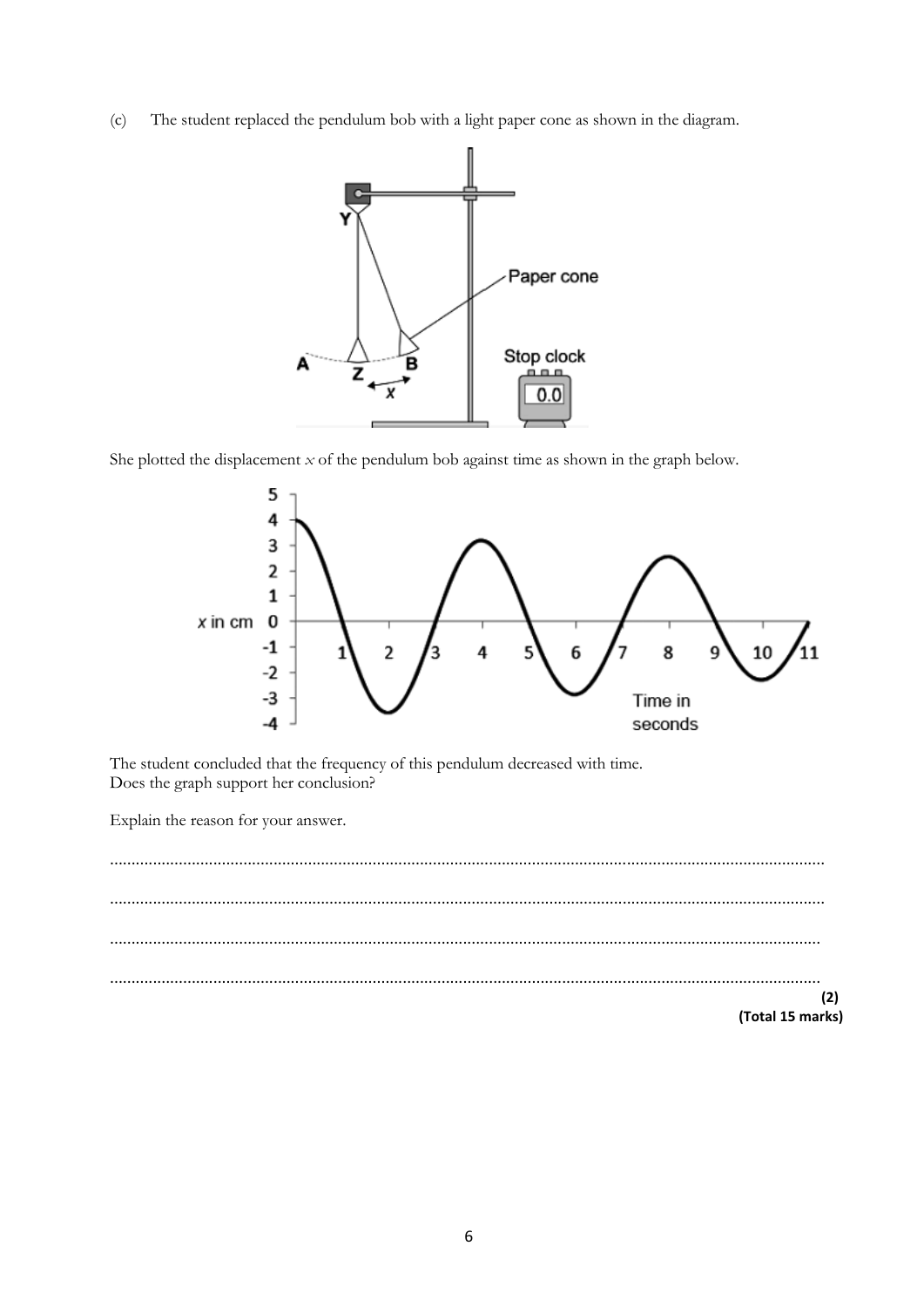## **Multiple Choice (answer all questions)**

#### **Circle the correct Answer**

**1.** The Earth is a distance of 1 Astronomical Unit (1 AU) from the Sun. In these units the speed of the Earth in its orbit around the Sun is:

| А. | 1.00 AU $/$ year                 |
|----|----------------------------------|
| В. | $2\pi$ AU / week                 |
| C. | $0.017$ AU $/$ day               |
| D. | $0.26$ AU $\prime$ hour          |
| F. | 1.99 x $10^{-7}$ AU $\prime$ min |

(2 marks)

**2.** Consider the circuits shown below. In which circuit is the current flowing through the cell the largest?



(2 marks)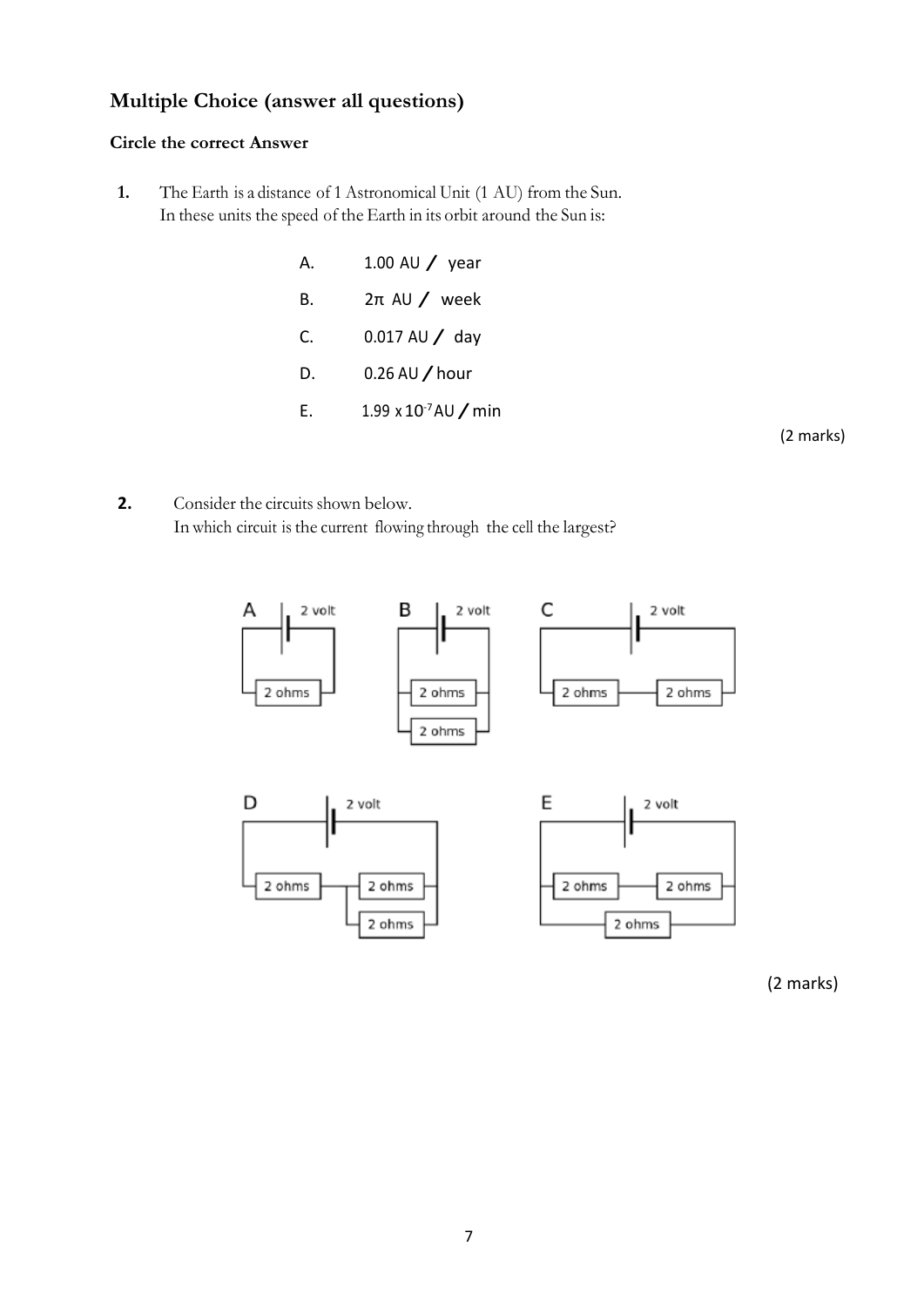- **3.** The 3rd floor observation deck of the Eiffel tower is about 280 m above street level. Assuming that the acceleration due to gravity is  $10 \text{ m/s}^2$  and that air resistance can be ignored, the speed of a coin dropped off the observation deck when it hits the street below is:
	- A.  $280 \text{ m/s}$
	- B. 75 m/s
	- $C. 28 \text{ m/s}$
	- D.  $10 \text{ m/s}$
	- E. Cannot be determined without knowing the mass of the coin

(2 marks)

- 4. A group of explorers near the equator leave base camp and travel 7km North and then 2km East and then finally 5km South. They then realise that they are late for dinner! In what direction should they travel to return directly to base camp?
	- A. West B. South West C. South D. South East E. North East

(2 marks)

5. When a gas in a sealed container (which cannot expand) is heated the pressure increases.

This is because:

- i. The particles of the gas hit the container walls more often
- ii. The particles of the gas hit the container walls harder
- iii. The particles of the gas have more potential energy
	- A. i) only B. ii) only C. iii) only D. i) and ii) only E.  $\hat{ii}$ ) and  $\hat{iii}$ ) only

(2 marks)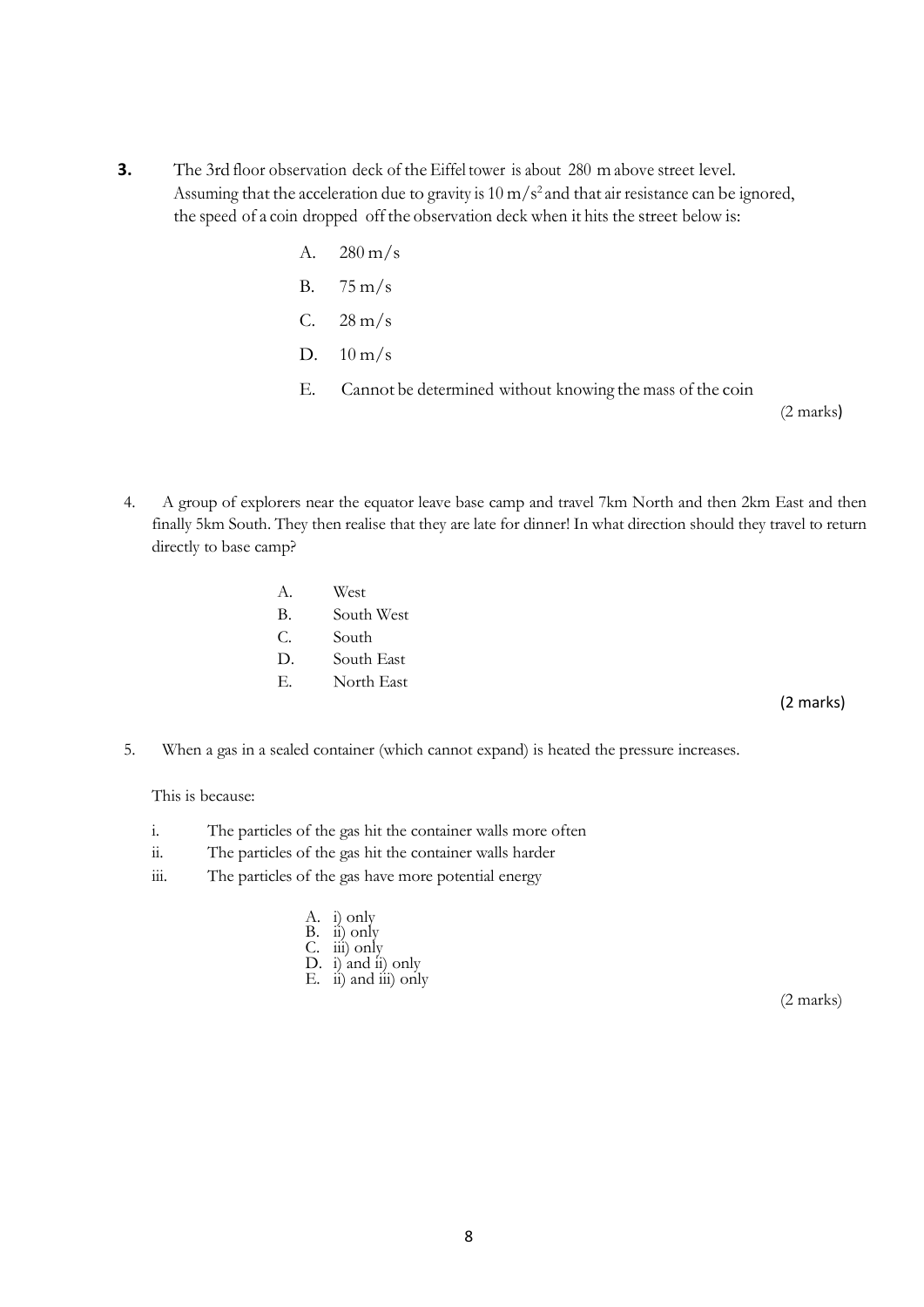# Section B: Answer ANY TWO of the following four questions

#### Momentum

What is meant but the term "conservation of momentum"?  $Q1.(a)$  $(1 mark)$ 

 $(b)$ The diagram shows a car before and after the car collides with a stationary van.

The handbrake of the van is not on.



Use the information in the diagram to calculate the velocity,  $v$ , in metres per second, with which the van moves forward after the collision.

| $Velocity = 1.1 \times 10^{-10}$ |
|----------------------------------|

(4 marks)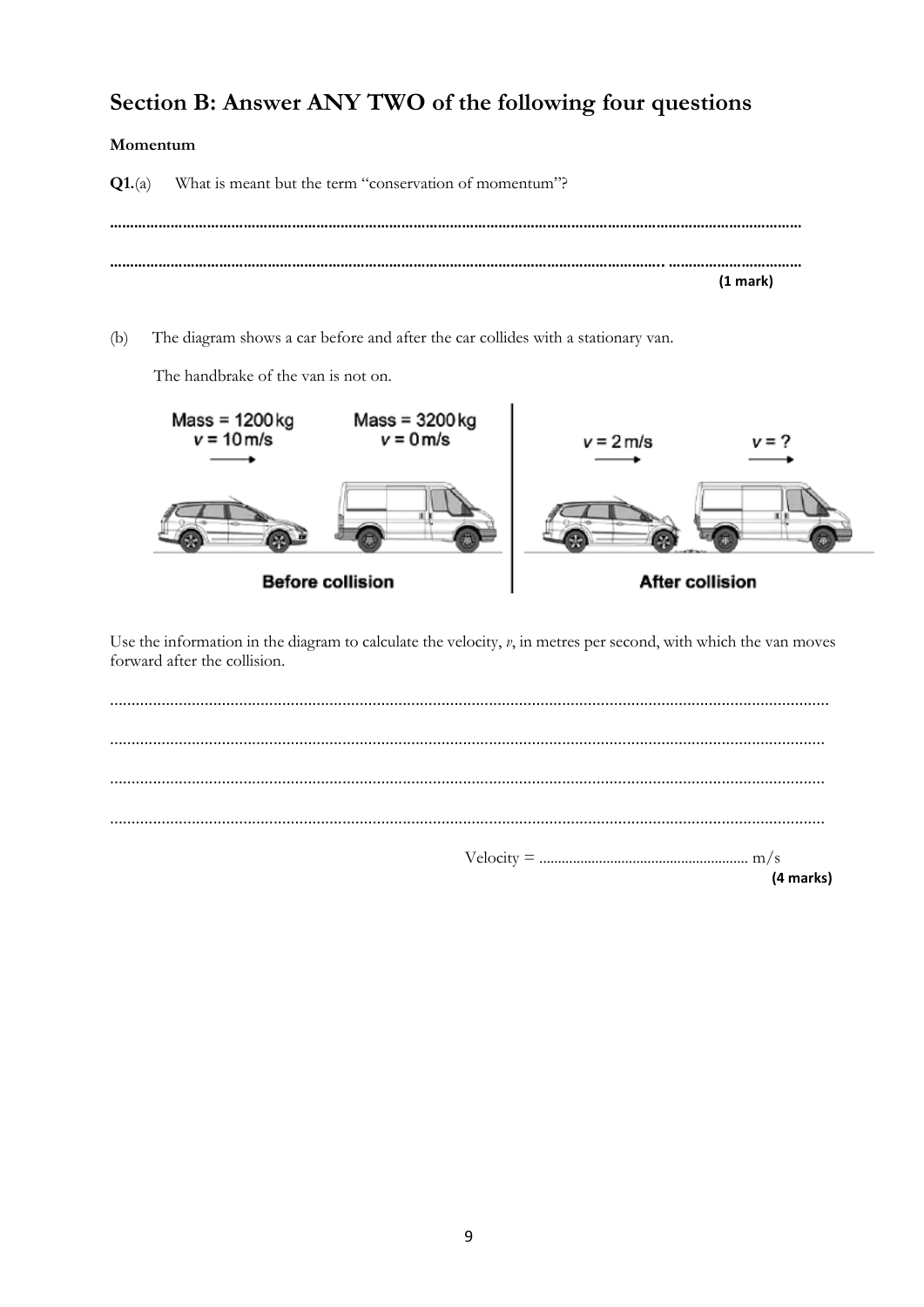The graph shows the velocity of the car before, during and after the collision.  $(c)$ 



Use the graph to calculate the distance travelled by the car, in metres, after the collision.

|  |                                                                                                                                                                                                                                                                                                                                                                                                                           |  |  |  |  | (2 marks) |
|--|---------------------------------------------------------------------------------------------------------------------------------------------------------------------------------------------------------------------------------------------------------------------------------------------------------------------------------------------------------------------------------------------------------------------------|--|--|--|--|-----------|
|  | $\mathcal{L}(\mathbf{A}) = \mathbf{A} \mathbf{B} \mathbf{B} \mathbf{B} \mathbf{B} \mathbf{B} \mathbf{B} \mathbf{B} \mathbf{B} \mathbf{B} \mathbf{B} \mathbf{B} \mathbf{B} \mathbf{B} \mathbf{B} \mathbf{B} \mathbf{B} \mathbf{B} \mathbf{B} \mathbf{B} \mathbf{B} \mathbf{B} \mathbf{B} \mathbf{B} \mathbf{B} \mathbf{B} \mathbf{B} \mathbf{B} \mathbf{B} \mathbf{B} \mathbf{B} \mathbf{B} \mathbf{B} \mathbf{B} \mathbf$ |  |  |  |  |           |

The collision causes the car driver to jerk forward.  $(d)$ 

Explain why wearing a seat belt reduces the risk of the driver being injured in the collision. Marks will be awarded for clear explanation in terms of Physics.

| (3 marks) |
|-----------|

(Total 10 marks)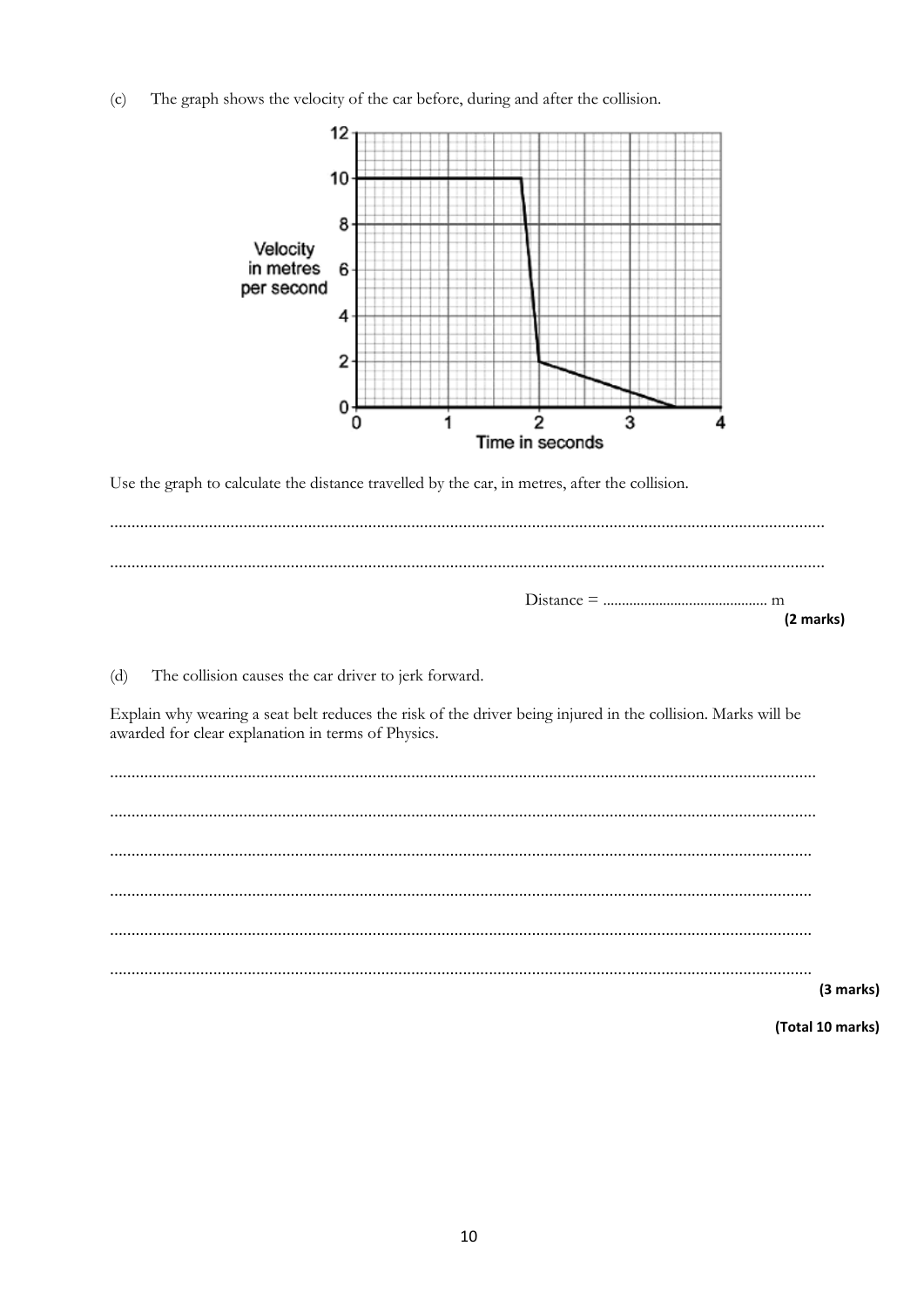## **Radioactivity**

**Q2.**(a) Describe an experiment to distinguish between the three different types of radiation. Please draw a diagram if it helps to illustrate your point.

………………………………………………………………………………………………………………………………………………………………. ……………………………………………………………………………………………………………………………………………………………… ……………………………………………………………………………………………………………………………………………………………… ……………………………………………………………………………………………………………………………………………………………… ………………………………………………………………………………………………………………………………………………………………  **(4 marks)**

(b) **Table 2** gives information about four radioactive isotopes.

#### **Table 2**

| <b>Isotope</b> | Type of radiation<br>emitted | Half-life          |
|----------------|------------------------------|--------------------|
| iridium-192    | gamma ray                    | 74 days            |
| polonium-210   | alpha particle               | 138 days           |
| polonium-213   | alpha particle               | less than 1 second |
| technetium-99  | gamma ray                    | 6 hours            |

Two isotopes of polonium are given in the table.

In terms of particles in the nucleus, what is an isotope?

**……………………………………………………………………………………………………………………………………………………………(2)**

**……………………………………………………………………………………………………………………………………………………………….**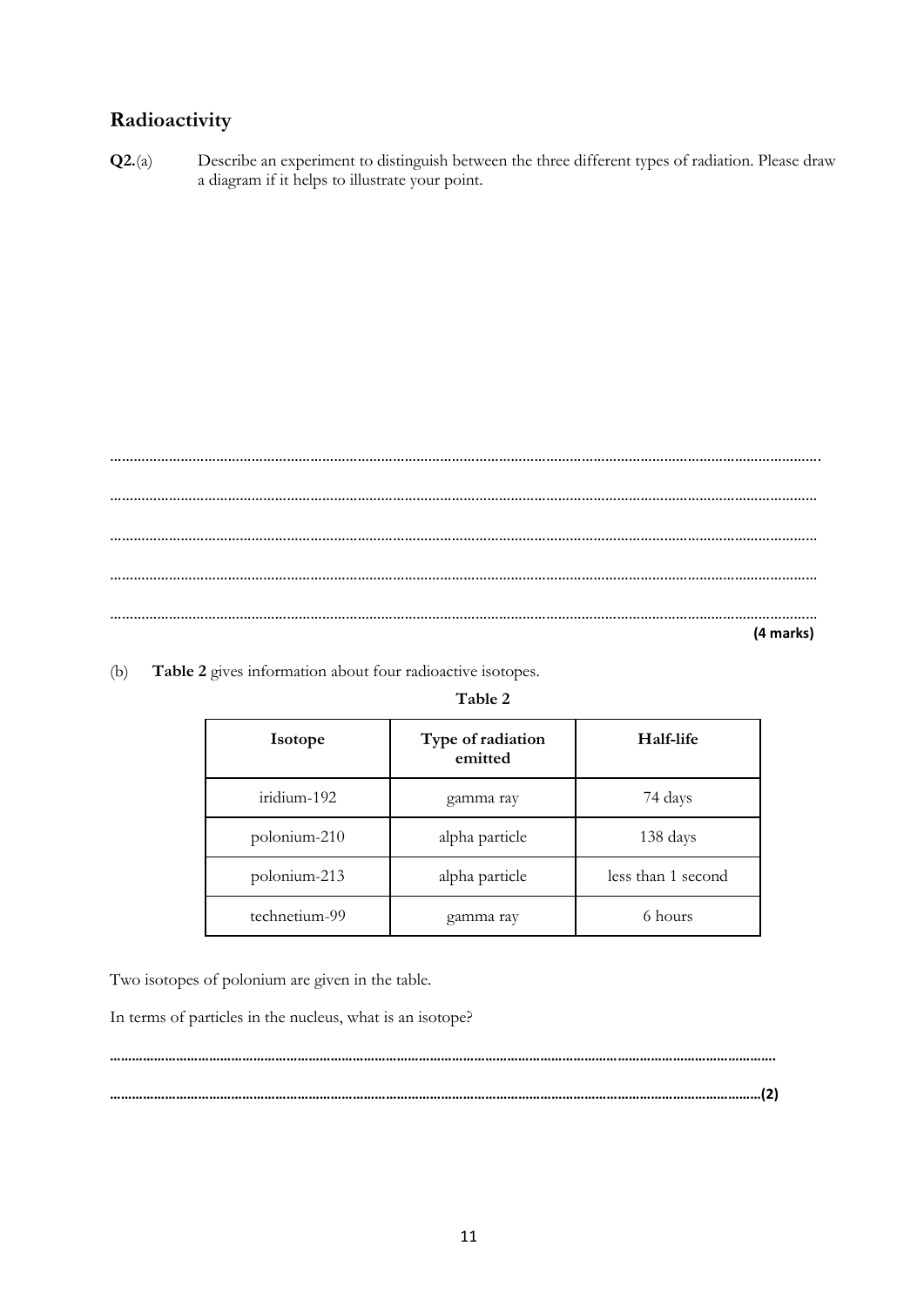(c) To monitor the blood flow through a patient's heart, a doctor injects the patient with a very small dose of technetium-99. The gamma radiation detected outside of the patient's body allows the doctor to see if the heart is working correctly.

Explain why technetium-99 is the most appropriate source to use

………..………………………………………………………………………………………………………………………………………………….…… ………………………………………………………………………………………………………………………………………………………………… ………………………………………………………………………………………………………………………………………………………………… ………………………………………………………………………………………………………………………………………………………………… ………………………………………………………………………………………………………………………………………………………………… ………………………………………………………………………………………………………………………..…………………………………….(4)

**(Total marks 10)**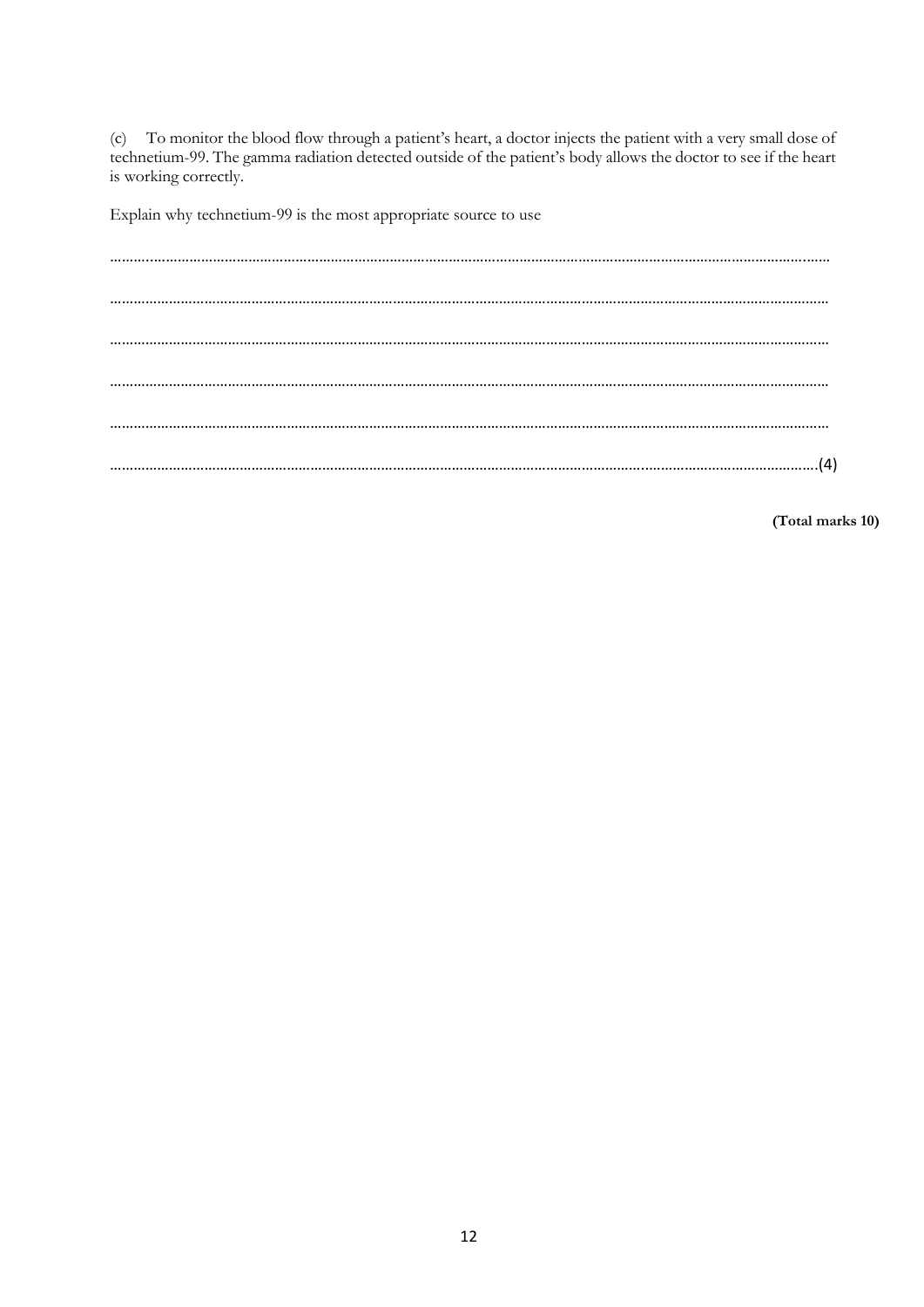### **Forces and Motion**

**Q3.** An investigation was carried out to show how thinking distance, braking distance and stopping distance are affected by the speed of a car.

The results are shown in the table.

| <b>Speed</b><br>in metres<br>per second | <b>Thinking</b><br>distance<br>in metres | <b>Braking</b><br>distance in<br>metres | <b>Stopping</b><br>distance<br>in metres |
|-----------------------------------------|------------------------------------------|-----------------------------------------|------------------------------------------|
| 10                                      | 6                                        | 6                                       | 12                                       |
| 15                                      | 9                                        | 14                                      | 23                                       |
| 20                                      | 12                                       | 24                                      | 36                                       |
| 25                                      | 15                                       | 38                                      | 53                                       |
| 30                                      | 18                                       | 55                                      | 73                                       |

(a) Using the results from the table, plot a graph of braking distance against speed.

Draw a line of best fit through your points.

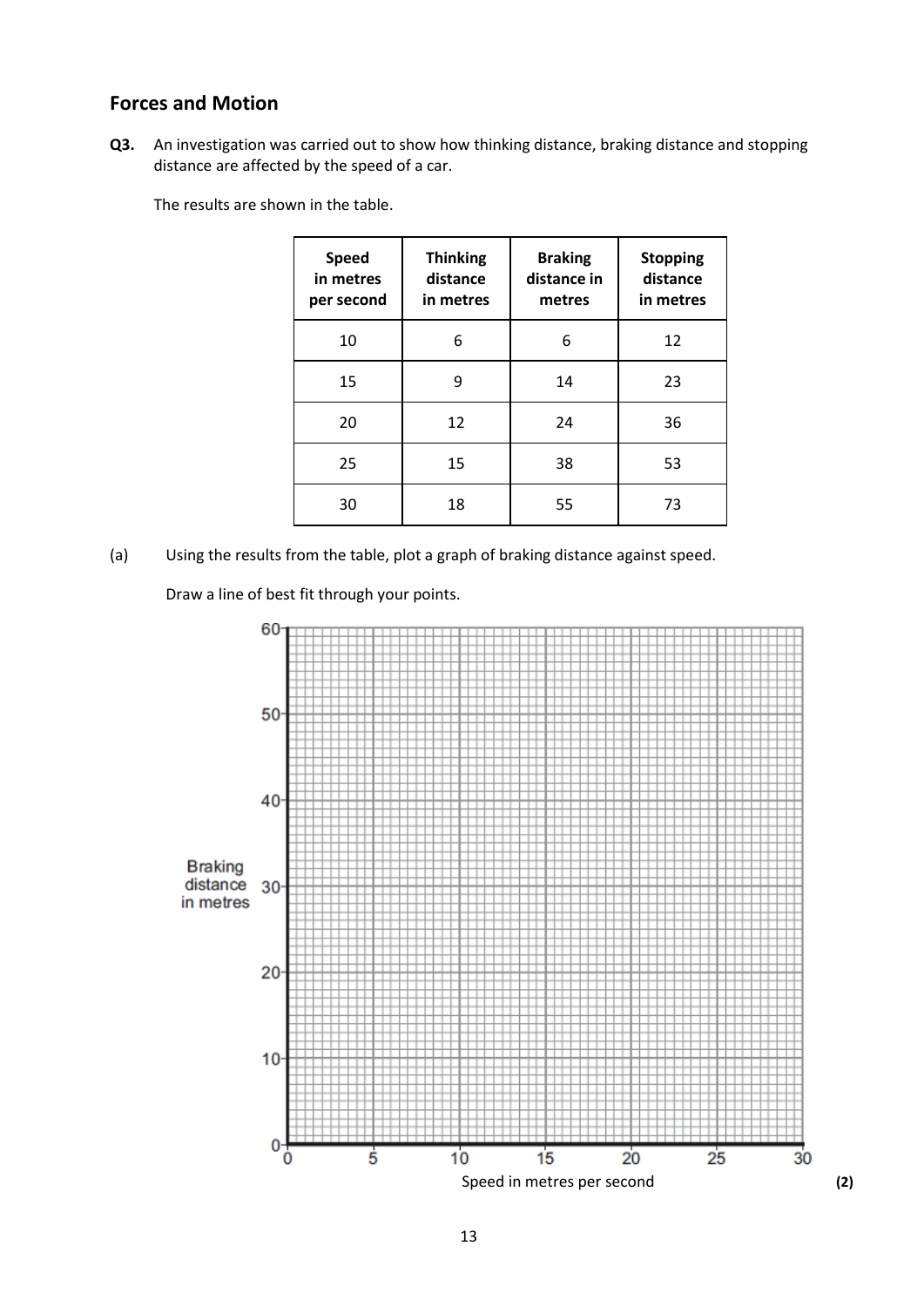$(b)$ The speed-time graph for a car is shown below.

> While travelling at a speed of 35 m / s, the driver sees an obstacle in the road at time  $t = 0$ . The driver reacts and brakes to a stop.



(Total 10 marks)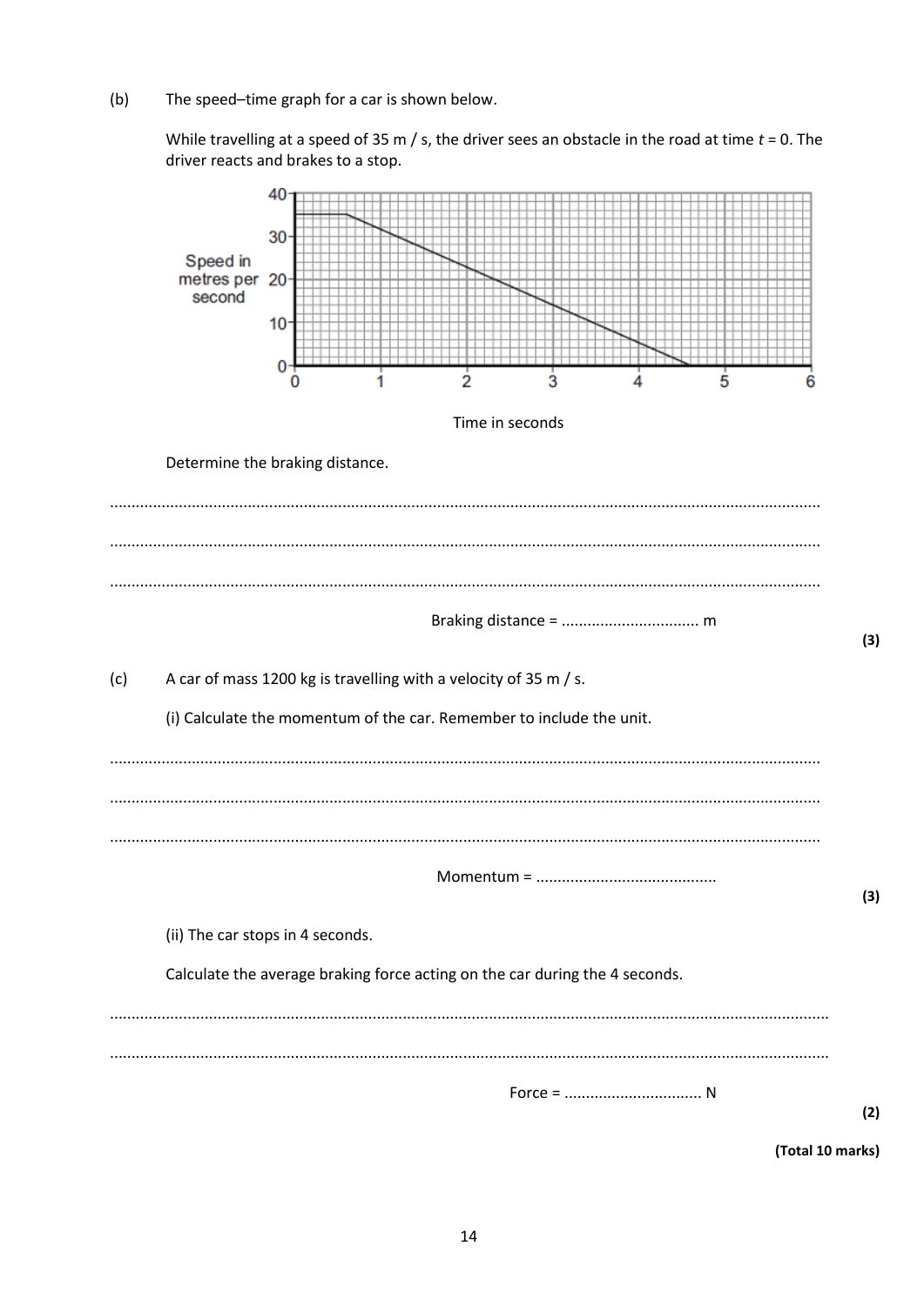## **Electricity**

**Q4.** When a mains lamp is switched on it takes 0.5 seconds for the filament to reach its normal operating temperature. The way in which the current changes during the first second after switching on is shown in the sketch graph below. Mains voltage is 240 V.



(a) Calculate the resistance of the filament whilst the lamp is drawing the **maximum** current.

...................................................................................................................................................................... ...................................................................................................................................................................... ......................................................................................................................................................................

**(3)**

**(2)**

(b) Describe how the resistance of the lamp changes after the current has reached its maximum value.

....................................................................................................................................................................... .......................................................................................................................................................................